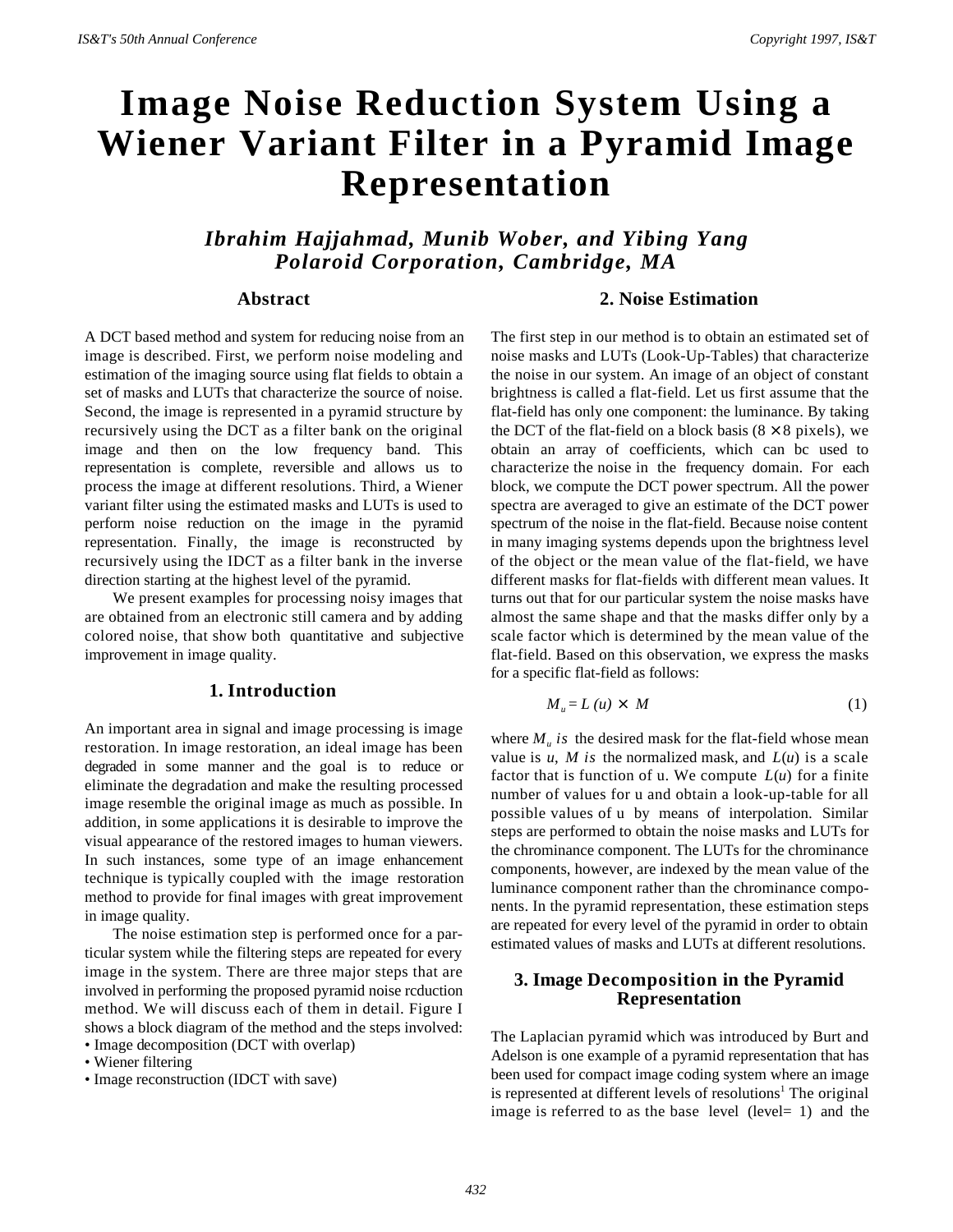successive lower resolution levels are obtained in this case by blurring and downsampling the image at the previous level using a Gaussian blurring function.



*Figure 1. Block diagram of the noise reduction system.*

Similarly, we decompose the image into different resolutions but we use the Discrete Cosine Transform (DCT) on overlapped blocks of the image to perform filtering. Also, we perform downsampling by grouping the DC coefficients from each of the DCT block to form the lower resolution image. The process of applying DCT and regrouping the DC coefficients is repeated to obtain different levels of the pyramid that represent the low frequency part of the image. The DCT is widely used in many image processing applications such as still image coding (JPEG) and moving image coding (MPEG) and fast and efficient hardware and software that implement the DCT are widely available.<sup>2</sup>

Figure 2 shows an example of this transformation where the original image is transformed from the spatial domain into the frequency domain using the DCT with a block size of  $8 \times 8$  with 50% overlap. The process is repeated to obtain three levels of the pyramid. Other block sizes, different amounts of overlap, and number of pyramid levels are also possible. In Figure 2,  $x_1$  ( $n_1$ ,  $n_2$ ), represents the original noisy image in the spatial domain and it is considered to be the first level of the pyramid,  $x_2$  ( $n_1$ ,  $n_2$ ) and  $x_3$  ( $n_1$ ,  $n_2$ ), represent the second and third level of the pyramid in the spatial domain representation.  $X_1$  ( $k_1$ ,  $k_2$ ),  $X_2$  ( $k_1$ ,  $k_2$ ), and  $X_3$  $(k_1, k_2)$ , represent the image in the overlapped frequency domain at three different levels where in this case,  $X_1$  ( $k_1$ ,  $k_2$ ) represents the highest resolution and  $X_3$  ( $k_1$ ,  $k_2$ ) represents the lowest resolution in the trequency domain.

The image decomposition starts by taking the DCT of the original image,  $x_1$  ( $n_1$ ,  $n_2$ ), using block size of  $8 \times 8$ with 50% overlap. The resulting image in the frequency

domain,  $X_1$  ( $k_1$ ,  $k_2$ ), has twice the size of the original image in each dimension because of the overlap. The image in the second level of the pyramid,  $x_2$   $(n_1, n_2)$ , is obtained by grouping the DC coefficients (Pick-DC) from each DCT block in  $X_1$  ( $k_1$ ,  $k_2$ ). The resulting image after scaling looks like a blurred and downsampled version of the original image. This image,  $x_2$  ( $n_1$ ,  $n_2$ ), which is similar to the original image but a quarter the size in each dimension, forms the second level of the pyramid in the spatial domain. This process is repeated to form the different levels of the pyramid. Figure 2 shows the image decomposition for a pyramid with three levels where we have three images,  $x_1$  $(n_1, n_2)$ ,  $x_2$   $(n_1, n_2)$ , and  $x_3$   $(n_1, n_2)$ , that represent the image in the spatial domain at different resolutions.  $X_1$  ( $k_1$ ,  $k_2$ ),  $X_2$  $(k_1, k_2)$ , and  $X_3$   $(k_1, k_2)$  are their corresponding representations in the frequency domain using the overlapped DCT.



# **4. Wiener Filtering**

The pioneering work of Norbert Wiener was an important cornerstone for many of the current and past successful image restoration methods. Even though his work on finding the best filter, using the mean square error as criteria, was done in 1942, it was not until the mid 1960s that his ideas were applied to digital image processing at JPL in the early Ranger and Mariner missions.<sup>3</sup> Since then various image restoration methods have been developed by modifying the fundamental ideas that were presented by Wiener, in order to improve the performance and make the restoration methods more practical for the specific applications.

The frequency response of a wiener variant filter is shown below:

$$
H(k_1, k_2) = \left(\frac{P_s(k_1, k_2)}{P_s(k_1, k_2) + \alpha P_v(k_1, k_2)}\right)^{\beta}
$$
 (2)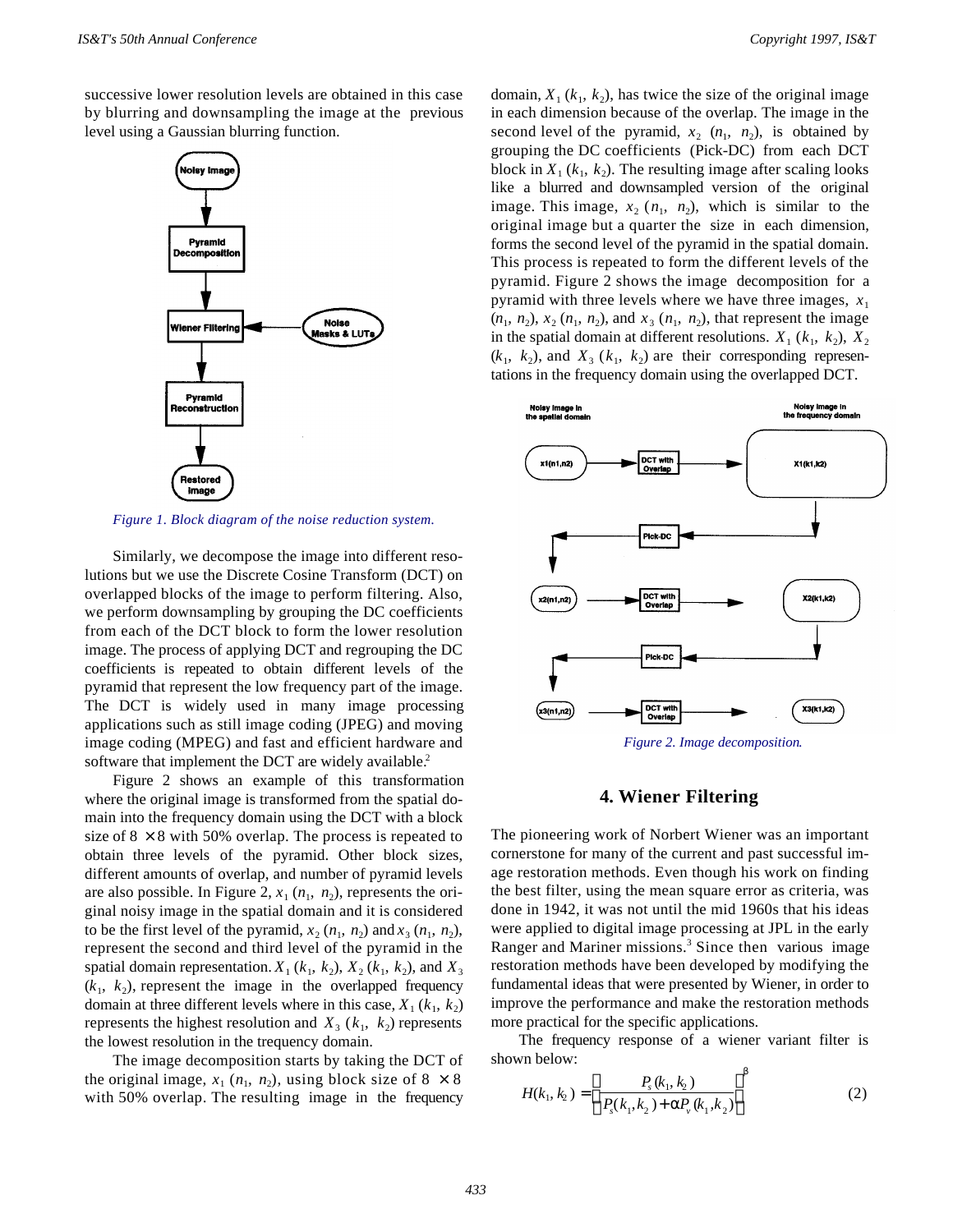where  $(k_1, k_2)$  is the frequency response of the desired filter,  $P_s$  ( $k_1$ ,  $k_2$ ) and  $P_v$  ( $k_1$ ,  $k_2$ ) are the power spectrum of the input image and the estimated noise respectively. This filter is known in the literature as the generalized wiener filter because it is similar to the wiener filter but with two extra parameters  $\alpha$  and  $\beta$ .

The wiener filter affects the spectral magnitude of the processed signal in the following manner: for high signalto-noise ration (SNR) i.e.  $P_s(k_1, k_2) \gg P_v(k_1, k_2)$  the signal is preserved while for low SNR the signal is attenuated. Because the characteristics of both the image and the noise might change considerably over different regions of the image (non-stationary noise) we compute different filters for each DCT blocks. After the wiener filter is determined in the frequency domain, each of the DCT blocks is pointby-point multiplied by the frequency domain wiener filter. For instance in our example, shown in Figure 3, the filtering step is repeated for each DCT block in the base level of the pyramid,  $X_1$  ( $k_1$ ,  $k_2$ ) and the filtered image in the frequency domain is denoted by  $X_1F(k_1, k_2)$ . The same process is repeated for the second and third levels of the pyramid,  $X_2$  ( $k_1$ ,  $k_2$ ) and  $X_3$  ( $k_1$ ,  $k_2$ ) to obtain  $X_2F$  ( $k_1$ ,  $k_2$ ) and  $X_3F(k_1, k_2)$ . For some systems, it is desirable to sharpen the image to enhance its appearance for human viewers. In our flexible system, this can be easily done because the image is represented in the overlapped frequency domain.



*Figure 3. Wiener filtering stage.*

(IDCT) is performed on each block. Because of the overlap in the DCT stage, the middle  $4 \times 4$  region of each filtered and inveresed block is saved (IDCT with save) to form the filtered image in the spatial domain of the third level in the pyramid, Each pixel value of the filtered image in the third level of the pyramid,  $x_3 f(n_1, n_2)$ , represents a modified DC coefficients from the DCT image of the second level of the pyramid,  $X_2F(k_1, k_2)$ . Therefore, every pixel of the filtered image at the third level is inserted back into its corresponding DCT block in the second level of the pyramid. The process of taking  $8 \times 8$  IDCT and saving the middle  $4 \times 4$  region is repeated in the second level of the pyramid. The pixel values of the resulting filtered image of the second level,  $x_2 f(n_1, n_2)$ . is inserted back into the DCT blocks of the first level of the pyramid,  $X_1F (k_1, k_2)$ . Finally, the  $8 \times 8$  IDCT is performed on each block of the image in the first level,  $X_1F(k_1, k_2)$  and the middle  $4 \times 4$  of every block is saved to form the spatial filtered image in the first level,  $x_1 f(n_1, n_2)$ . This resulting spatial image is considered as our best estimate of the uncorrupted image.



*Figure 4. Image reconstruction.*

# **6. Experimental Results**

# **5. Image Reconstruction in the Pyramid Representation**

In this stage, the processing starts at the highest level of the pyramid, which is the third level in our discussion. Figure 4 shows a block diagram of the image reconstruction for a three level pyramid. The filtered image at the third level,  $X_3F(k_1, k_2)$ , is taken as an input and an  $8 \times 8$  inverse DCT Figure 5 shows the effectiveness of the proposed noise reduction method. The top set shows a degraded image from an ESC camera with a small amount of noise in the red, green and blue channels on the upper-left corner, and the resulting image after performing noise reduction on the upper-right corner. Also demonstrated is the ability of the proposed method to reduce colored *( f )* noise. The Lena 1 image was degraded by adding *( f )* noise. The degraded im-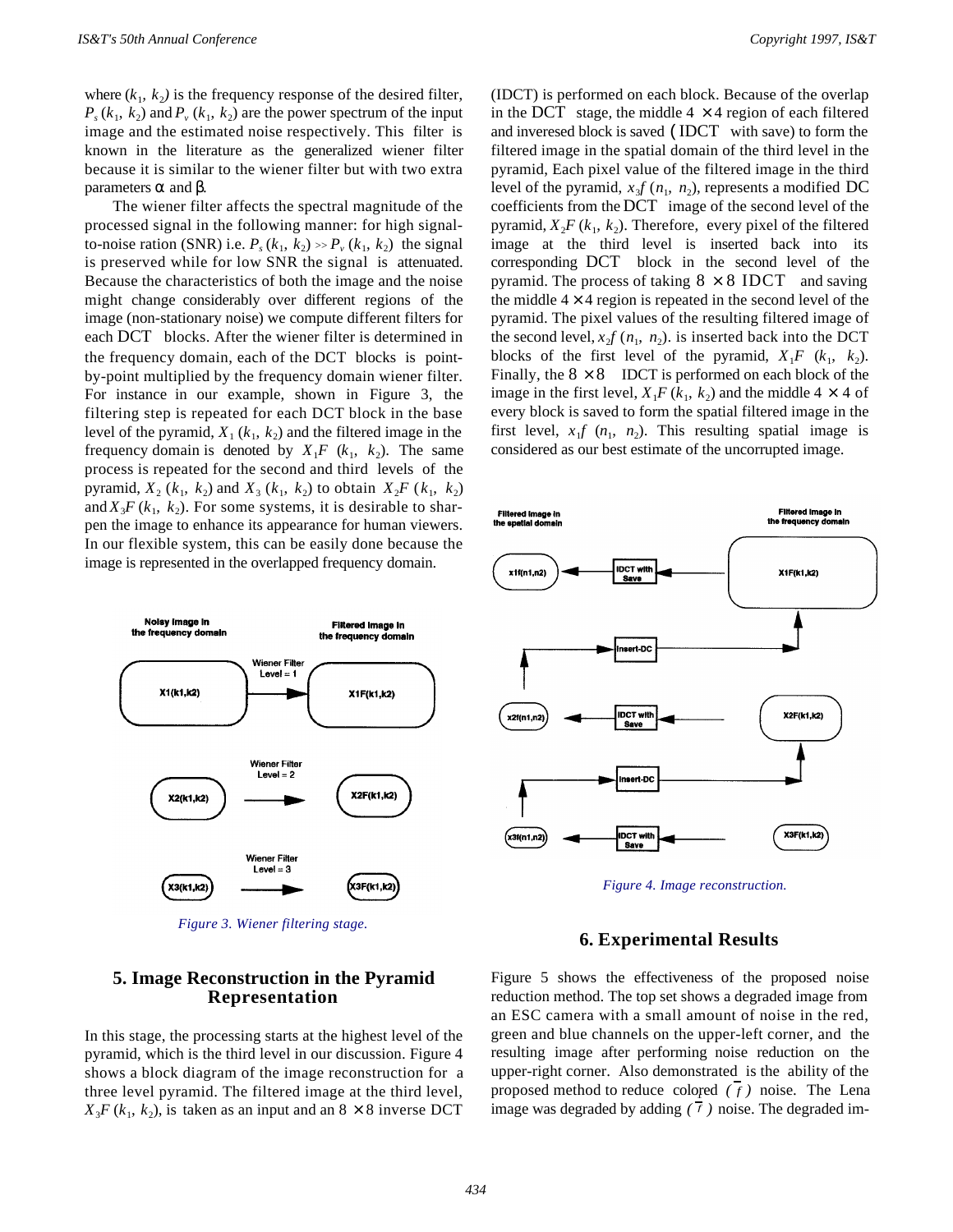age is shown in the bottom-left corner and the noise reduced image is shown in the bottom-right corner of Figure 5. It is clear that not only has the high-frequency noise been reduced



Original Noisy Image



Original Noisy Image

 but the low-frequency noise has also been reduced using the low-resolution images in the pyramid representation.



Noise Reduced Image



Noise Reduced Image

*Figure 5. Experimental results for an ESC picture and Lena*